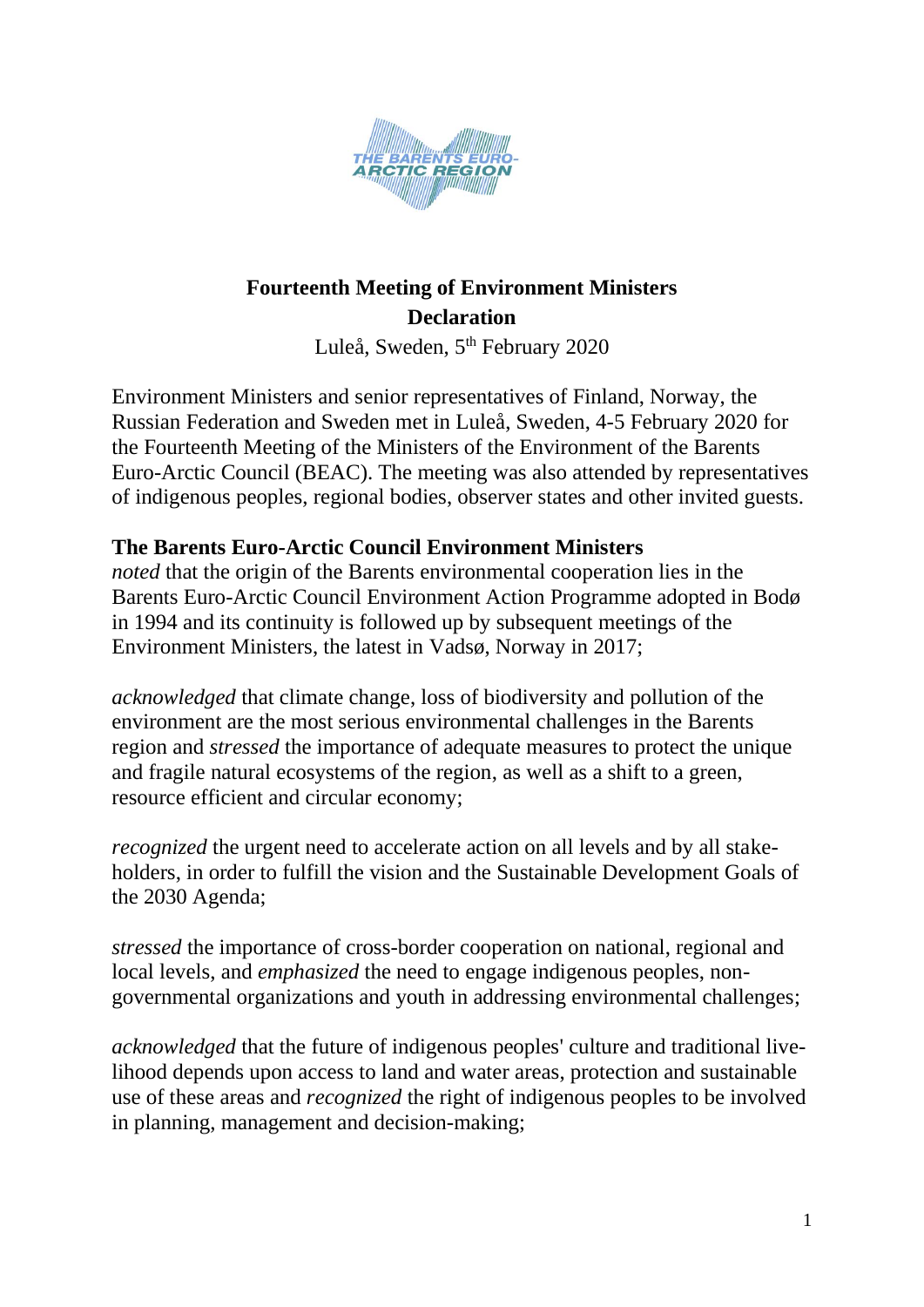*acknowledged* the importance of incorporating traditional and local knowledge in natural resource management and climate adaptation actions;

*welcomed* the Declaration of the Ministers of Foreign Affairs of BEAC, adopted in Umeå, Sweden, on 3 October 2019;

*welcomed* measures taken to continue and increase cooperation between working groups in the Barents cooperation as well as with other cooperation formats in the north, such as the Arctic Council and the Nordic Council of Ministers;

*expressed appreciation* for the financial support for the Barents environmental cooperation from the Nordic Environment Finance Corporation (NEFCO), Northern Dimension Environmental Partnership (NDEP), the Nordic Council of Ministers, and the Cross-Border Cooperation Programmes of the European Neighbourhood Instrument (ENI) and the INTERREG programme;

### **CLIMATE CHANGE**

#### **The Environment Ministers**

*reaffirmed* their commitment to implement the Paris Agreement, and *underlined* that the latest science is clear about the unprecedented need to raise the collective ambition in 2020 to be in line with the goals of the Paris Agreement;

*affirmed* their commitment to take resolute action on climate change and *welcomed* the initiatives launched at the UN Climate Action Summit on 23 September 2019;

*noted with deep concern* that the Barents Region is warming at more than twice the rate of the global average, *emphasized* that these changes will have severe impacts on the ecosystems, societies and communities, including on the livelihood of indigenous peoples and *stressed* the need to intensify the cooperation to adapt to climate change;

*stressed* the need for ambitious and urgent action to reduce emissions of greenhouse gases in the region, thus promoting sustainable economic development in line with the Paris Agreement, and *underlined* the opportunity to combine mitigation action with sustainable investments, innovation and competitive jobs;

*welcomed* the implementation of the Action Plan on Climate Change and *called*  for strengthened climate action beyond 2020 with enhanced contributions from all Barents Working Groups;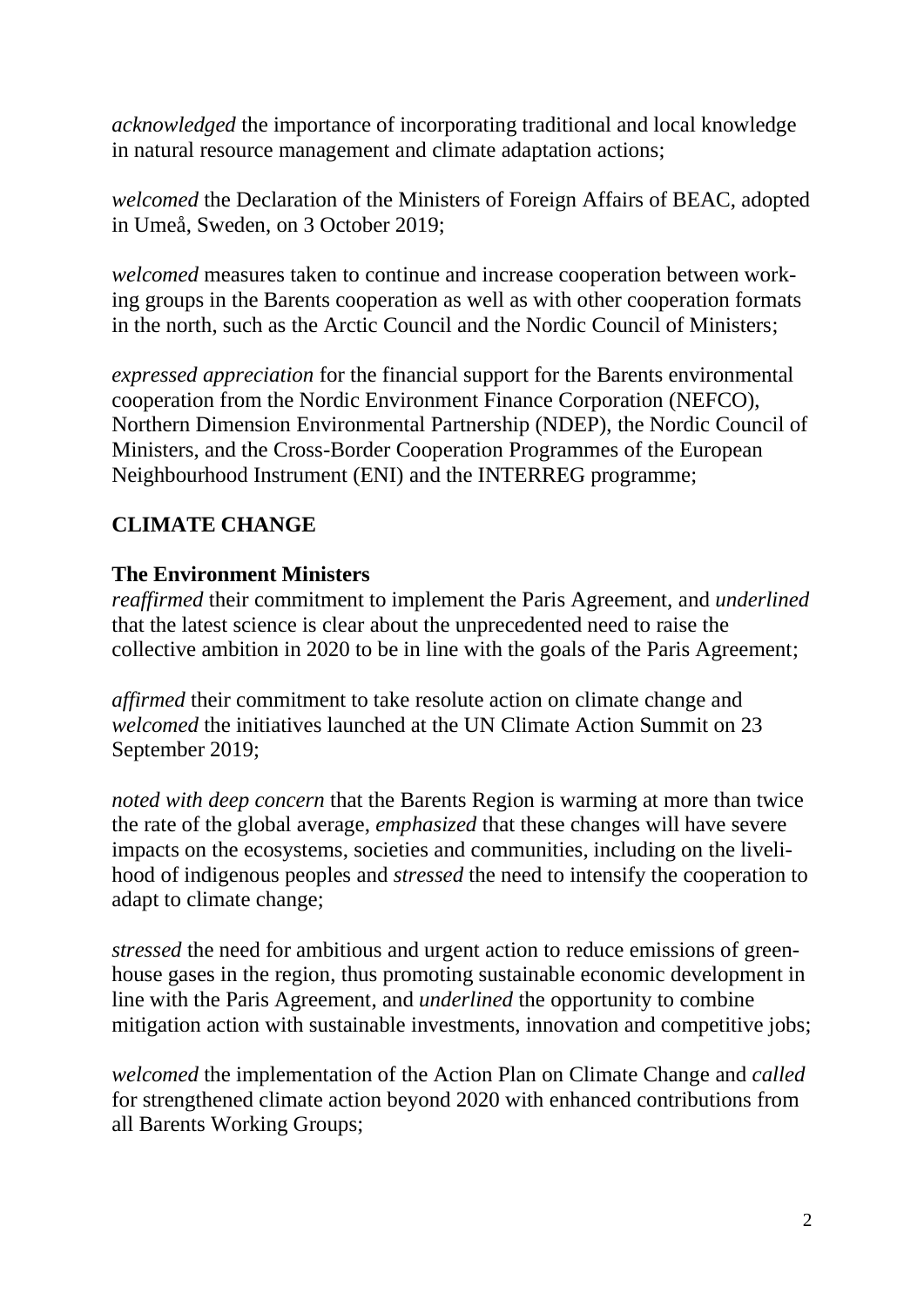*welcomed* the establishment of a network for cooperation on regional climate strategies;

*emphasized* the urgency to reduce emissions of short-lived climate pollutants, such as black carbon, in order to mitigate climate change in the Arctic and reduce local negative health impacts of air pollution and *underlined* the need to raise awareness of these issues;

## **THE BARENTS ENVIRONMENTAL "HOT SPOTS"**

#### **The Environment Ministers**

*noted* with appreciation the environmental progress in many of the Barents "hot spots" in the last two years and *assented* to the exclusion of the following Barents environmental" hot spots":

- Koryazhma branch of Ilim Group JSC (Arkhangelsk 5)
- Enterprises of pulp and paper as sources of dioxin pollution (Arkhangelsk 9-1)
- Sewage treatment in Petrozavodsk (Karelia 5)
- Mondi Pulp and Paper Mill, waste water discharge (Komi 3-2);

*welcomed* in particular the environmental achievements made at the Petrozavodsk Wastewater Treatment Plant AO PKS Vodokanal and at Mondi Pulp and Paper Mill in Syktyvkar and *acknowledged* that these are good examples of joint actions under the Barents cooperation as well as of the implementation of the new Russian permit granting legislation based on Best Available Techniques;

*encouraged* the continuation of the supporting activities that contribute to the exclusion of environmental "hot spots" by cooperation with enterprises, environmental authorities, the Russian BAT bureau, branch experts from all Barents countries and NEFCO;

*took note* that the hot spots exclusion procedure and the list of Barents Environmental "hot spots" have been operative for more than ten years and *called for* their evaluation, with the aim to optimize the cooperation;

### **NATURE AND WATER**

### **The Environment Ministers**

*acknowledged* that loss of biodiversity poses a serious and urgent challenge in the Barents region and *stressed* the importance of adequate measures to tackle direct and indirect drivers of the deterioration of nature;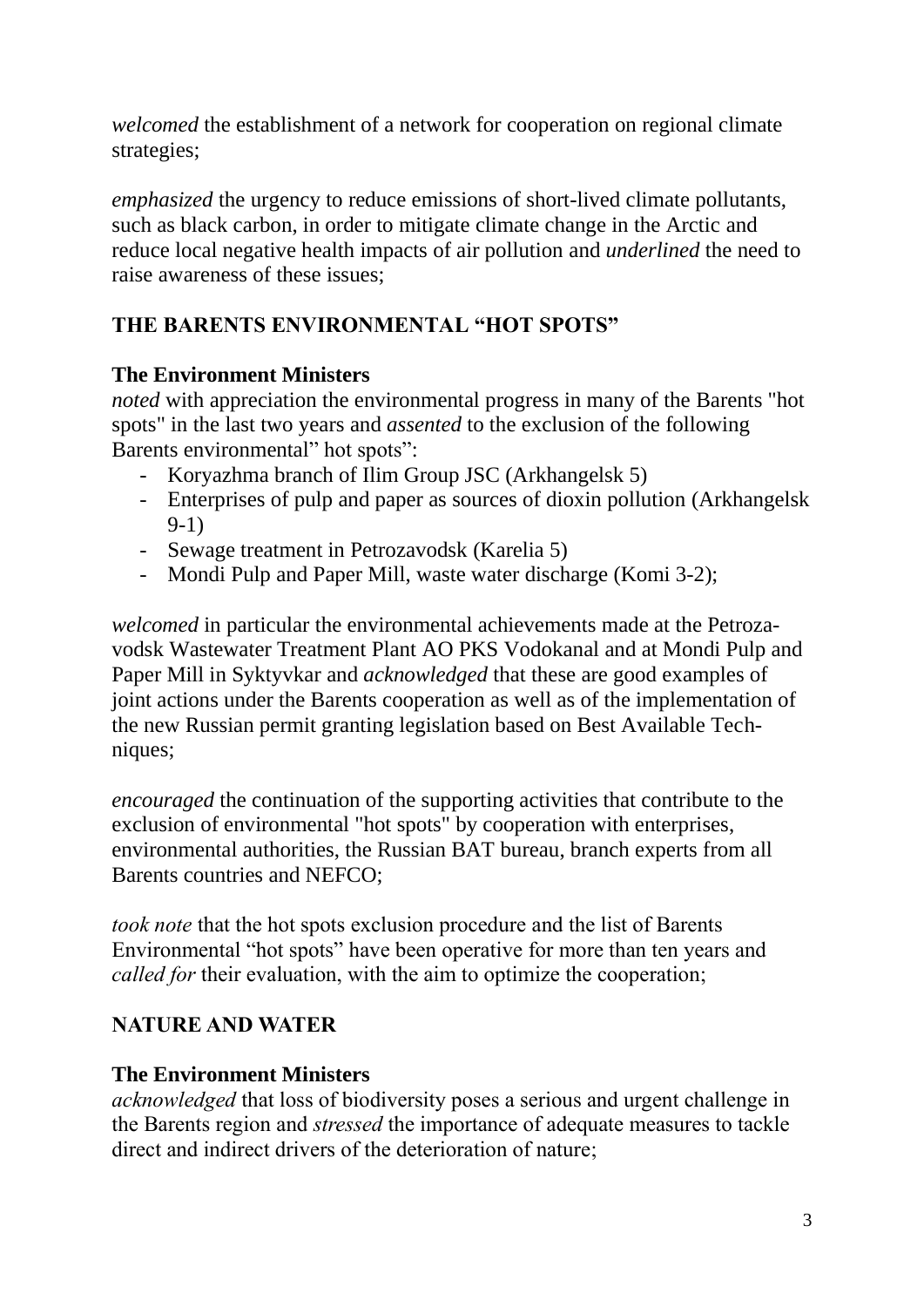*underlined* the need to protect and restore the unique and fragile natural ecosystems and biodiversity of the region*;* 

*underlined* the need to implement nature-based solutions and sustainable management practices to maintain the ecosystems and the services they provide, to mitigate and adapt to climate change and to sustain human health;

*affirmed* their strong commitment to the implementation of the Convention on Biological Diversity and its strategic plan as well as the process for a new post-2020 global biodiversity framework and *acknowledged* the importance of activities under the Barents environmental cooperation in meeting relevant targets under the Convention;

*recognized* the importance of appropriately managed protected areas and *emphasised* the importance of cross-border cooperation within the Barents region, such as the Green Belt of Fennoscandia and bilateral initiatives, to maintain and develop crucial ecological connections and green infrastructure;

*stressed* the need for cooperation to protect the intact forests, pristine mires and wetlands in the Barents Region and of restoring degraded mires and wetlands;

*acknowledged* the Habitat Contact Forum (HCF) as an important platform for cooperation on habitat issues in the Barents region, *welcomed* the resolution of the Xth HCF in Murmansk in 2019, and *looked forward* to the next HCF in Norrbotten in 2021;

*noted* that invasive alien species pose an increasing threat to biodiversity and ecosystem services and *stressed* that more information exchange and cooperation is needed to monitor and prevent further spread in the region;

*recognized* the impacts of a growing tourism industry and welcomed increased cooperation to prevent negative effects on ecosystems and local communities and to enhance the positive effects of nature tourism on local economies in the Barents region and on human health;

*underlined* the need to preserve the pristine water ecosystems, to continue to restore degraded water bodies in the Barents region and to enhance cooperation on monitoring and management of transboundary river basins;